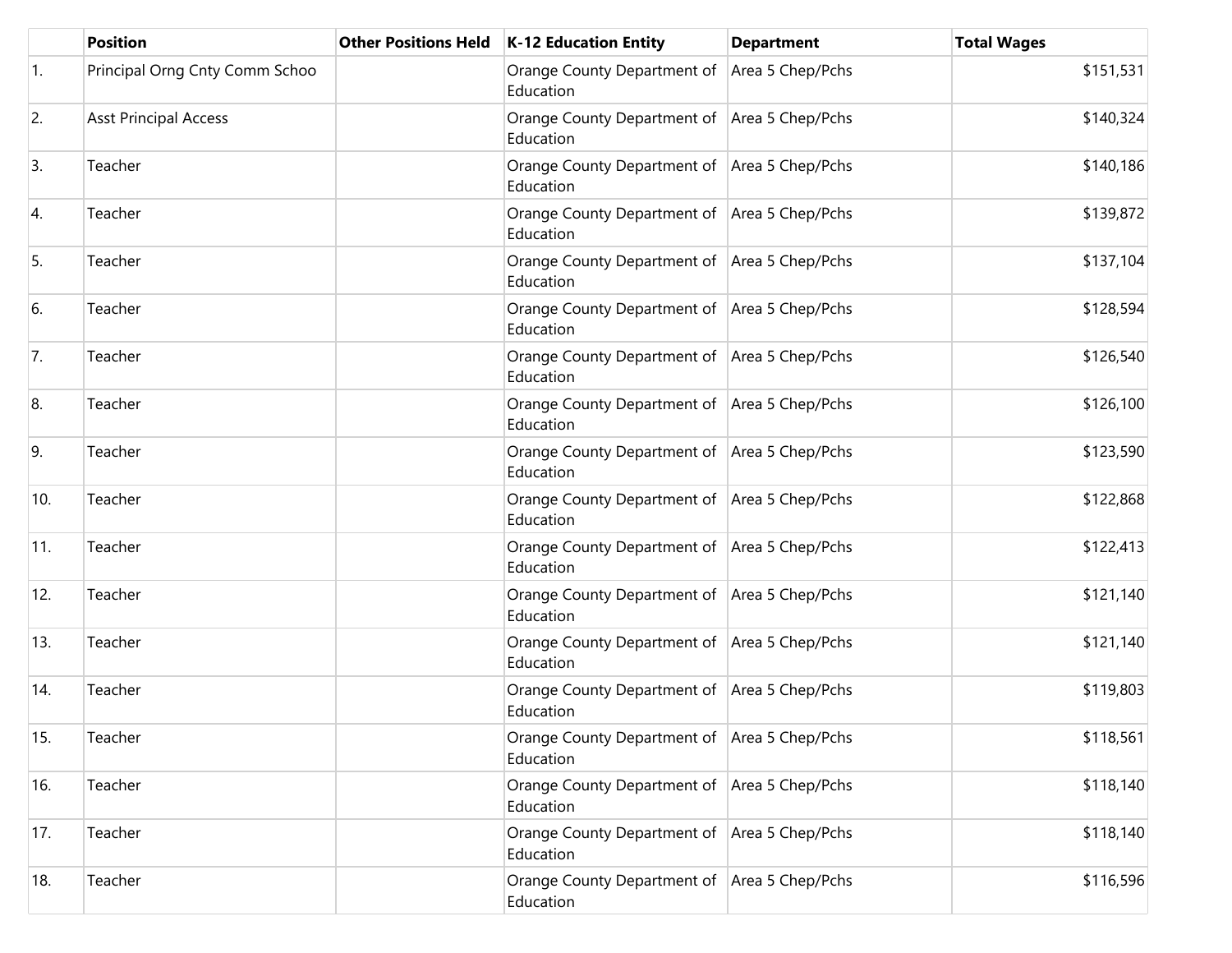| 19. | Teacher                              | Orange County Department of Area 5 Chep/Pchs<br>Education   | \$115,564 |
|-----|--------------------------------------|-------------------------------------------------------------|-----------|
| 20. | Teacher                              | Orange County Department of   Area 5 Chep/Pchs<br>Education | \$114,753 |
| 21. | Teacher                              | Orange County Department of Area 5 Chep/Pchs<br>Education   | \$112,945 |
| 22. | Teacher                              | Orange County Department of Area 5 Chep/Pchs<br>Education   | \$112,327 |
| 23. | Teacher                              | Orange County Department of Area 5 Chep/Pchs<br>Education   | \$110,167 |
| 24. | Teacher                              | Orange County Department of Area 5 Chep/Pchs<br>Education   | \$109,526 |
| 25. | Teacher                              | Orange County Department of   Area 5 Chep/Pchs<br>Education | \$107,878 |
| 26. | Teacher                              | Orange County Department of Area 5 Chep/Pchs<br>Education   | \$106,474 |
| 27. | Teacher                              | Orange County Department of   Area 5 Chep/Pchs<br>Education | \$104,794 |
| 28. | Learning Mgmt System Spec Ae         | Orange County Department of Area 5 Chep/Pchs<br>Education   | \$83,424  |
| 29. | Teacher                              | Orange County Department of Area 5 Chep/Pchs<br>Education   | \$76,509  |
| 30. | <b>Sr School Administrative Asst</b> | Orange County Department of Area 5 Chep/Pchs<br>Education   | \$71,055  |
| 31. | Student Records Technician           | Orange County Department of Area 5 Chep/Pchs<br>Education   | \$62,470  |
| 32. | School Admininstrative Asst II       | Orange County Department of Area 5 Chep/Pchs<br>Education   | \$59,970  |
| 33. | Student Records Technician           | Orange County Department of   Area 5 Chep/Pchs<br>Education | \$59,894  |
| 34. | Paraeducator - Alternative Ed        | Orange County Department of Area 5 Chep/Pchs<br>Education   | \$55,486  |
| 35. | Paraeducator - Alternative Ed        | Orange County Department of Area 5 Chep/Pchs<br>Education   | \$54,555  |
| 36. | Student Records Technician           | Orange County Department of Area 5 Chep/Pchs<br>Education   | \$53,614  |